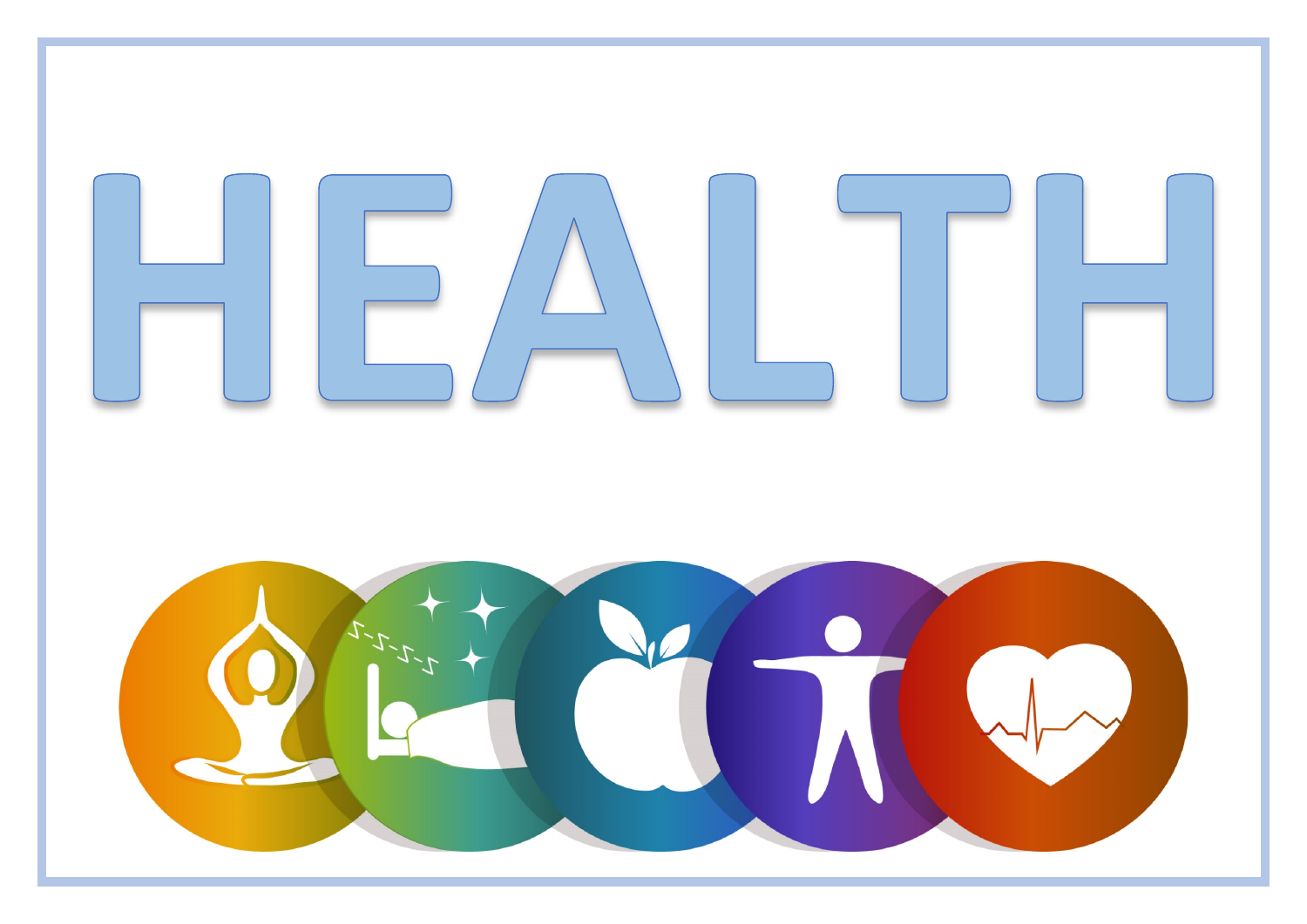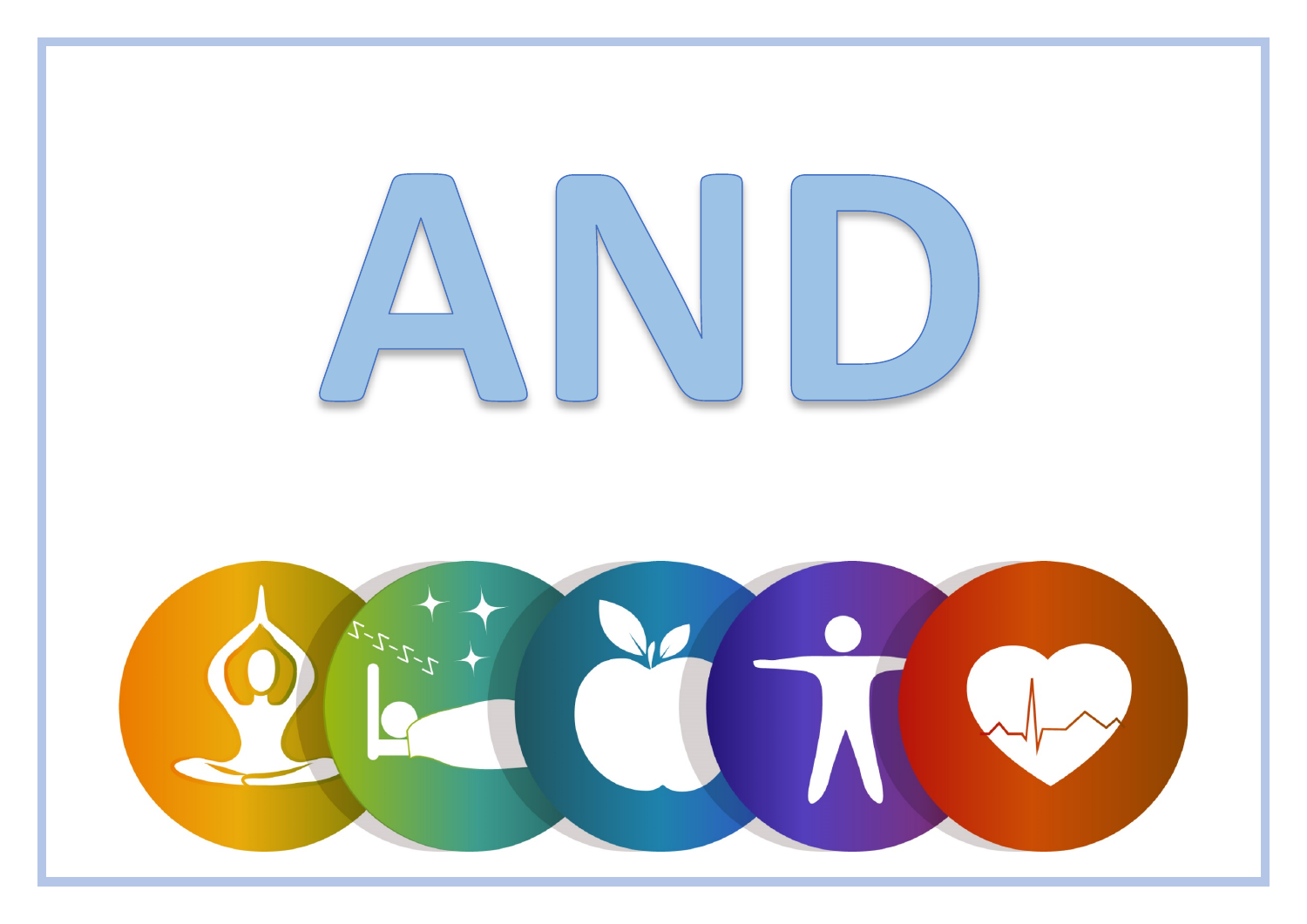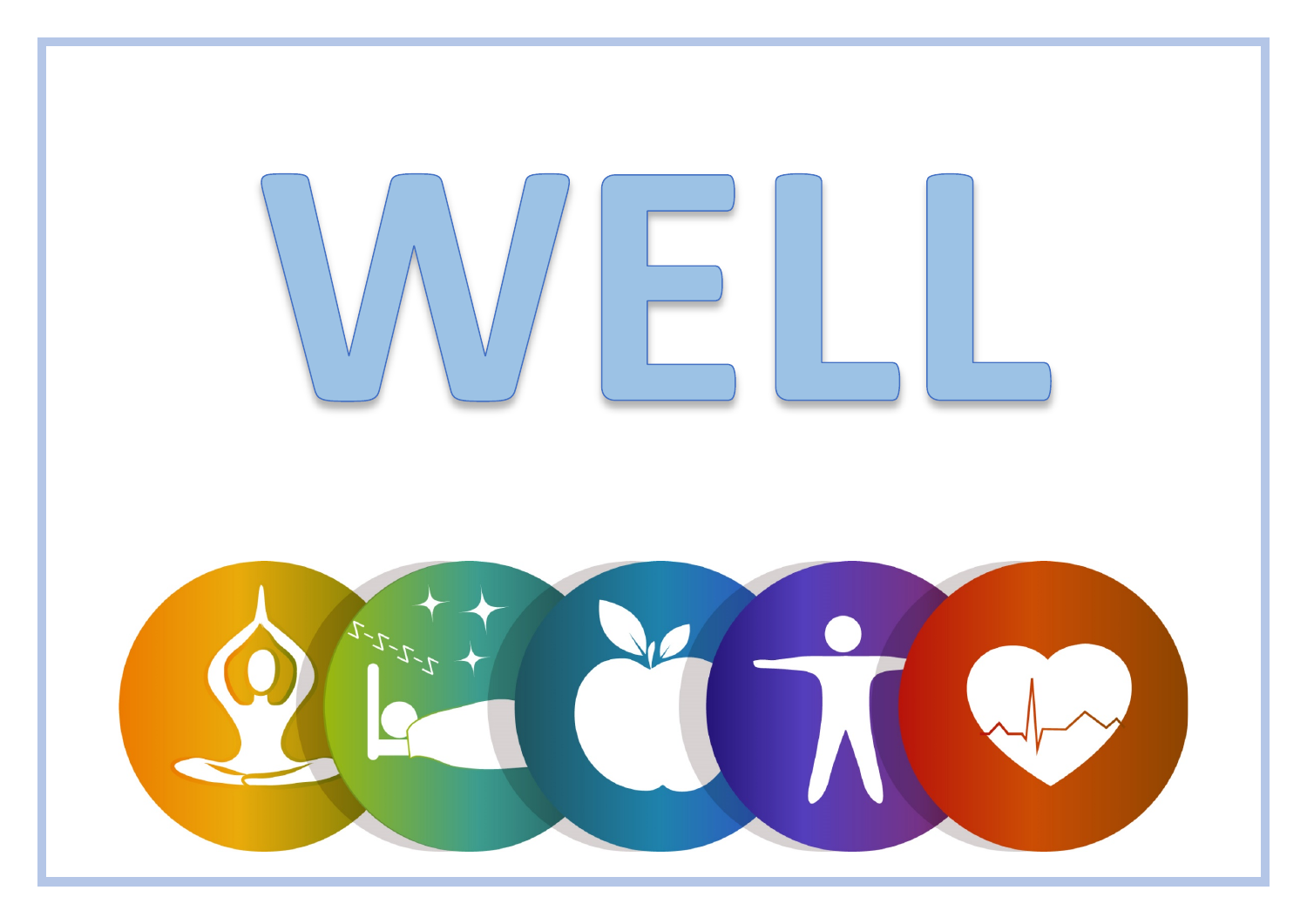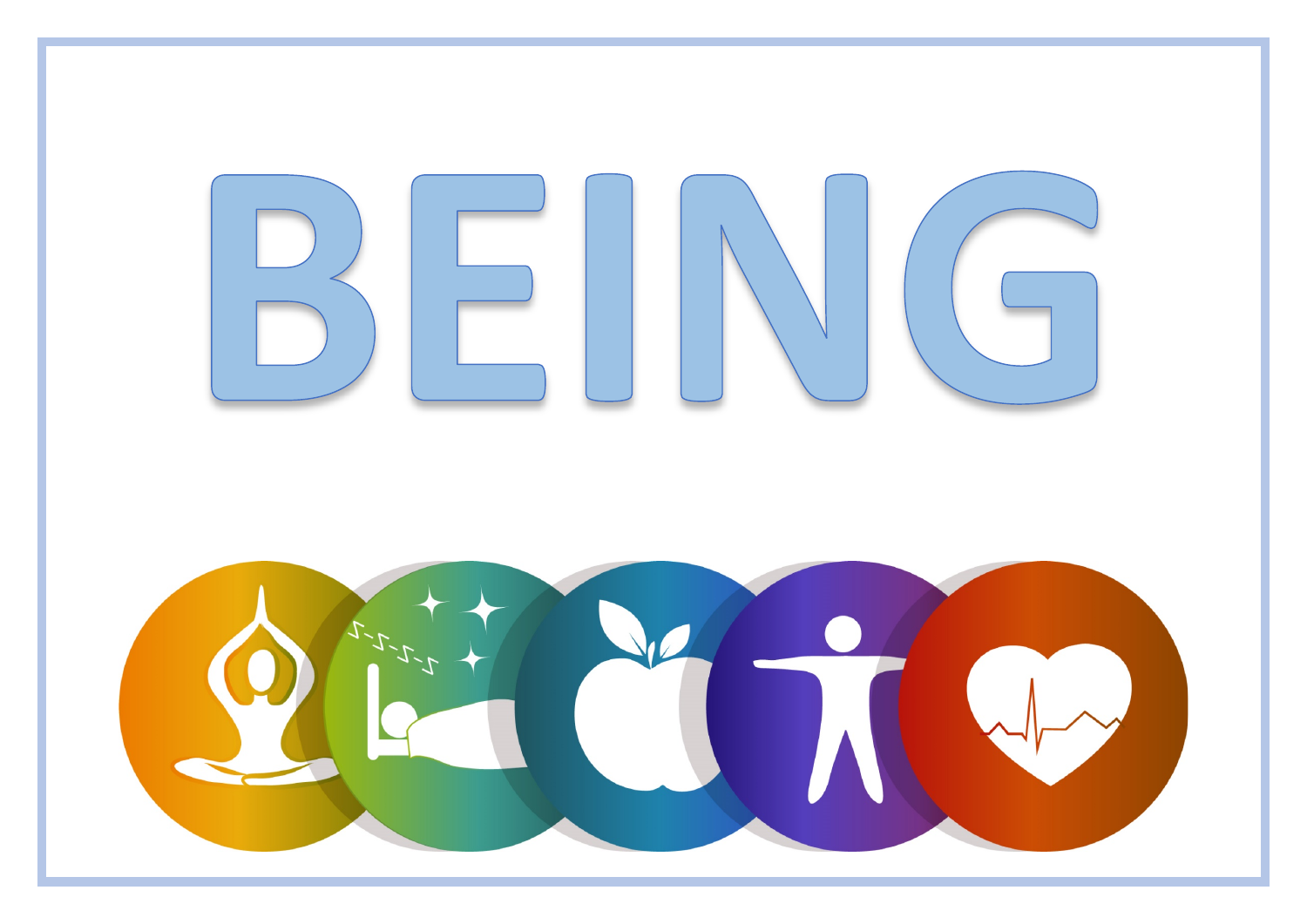# USEFUL WEBSITES

### **[www.thecalmzone.net](http://www.thecalmzone.net/)**

• Offers support to young men in the UK who are down or in a crisis.

Helpline: 0800 58 58 58 (Daily 17:00-midnight)

#### **[www.samaritans.org](http://www.samaritans.org/)**

If you're in distress and need support, you can ring Samaritans for free at any time of the day or night. Freephone (UK and Republic of Ireland): 116 123 (24 hours)

### **[www.childline.org.uk](http://www.childline.org.uk/)**

If you're under 19 you can confidentially call, email or chat online about any problem big or small

Freephone 24h helpline: 0800 1111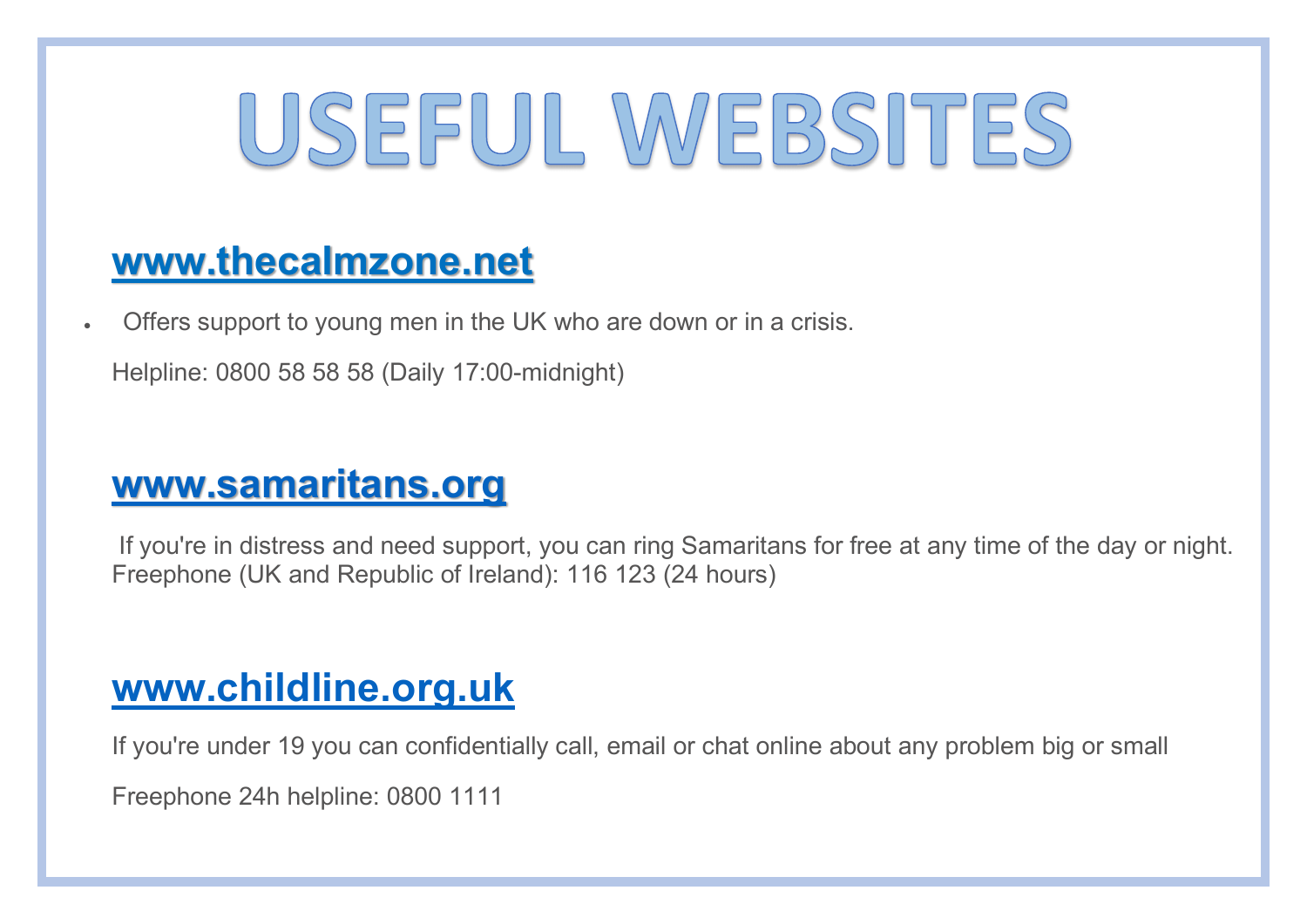# USEFUL WEBSITES

### **[www.b-eat.co.uk](http://www.b-eat.co.uk/)**

If you have an eating disorder, or someone in your family does, b-eat is the place you can go to for information and support. Helpline number for under 25's: 0808 801 0711 (Daily 3pm-10pm). Email: [fyp@b-eat.co.uk](mailto:%20fyp@b-eat.co.uk)

### **[www.anorexiabulimiacare.org.uk](http://www.anorexiabulimiacare.org.uk/)**

If you're being affected by an eating disorder, you can ring the helpline. Helpline 03000 11 12 13 (option 1: support line, option 2: family and friends)

#### **[www.mengetedstoo.co.uk](http://www.mengetedstoo.co.uk/)**

Information and advice for men on eating disorders.